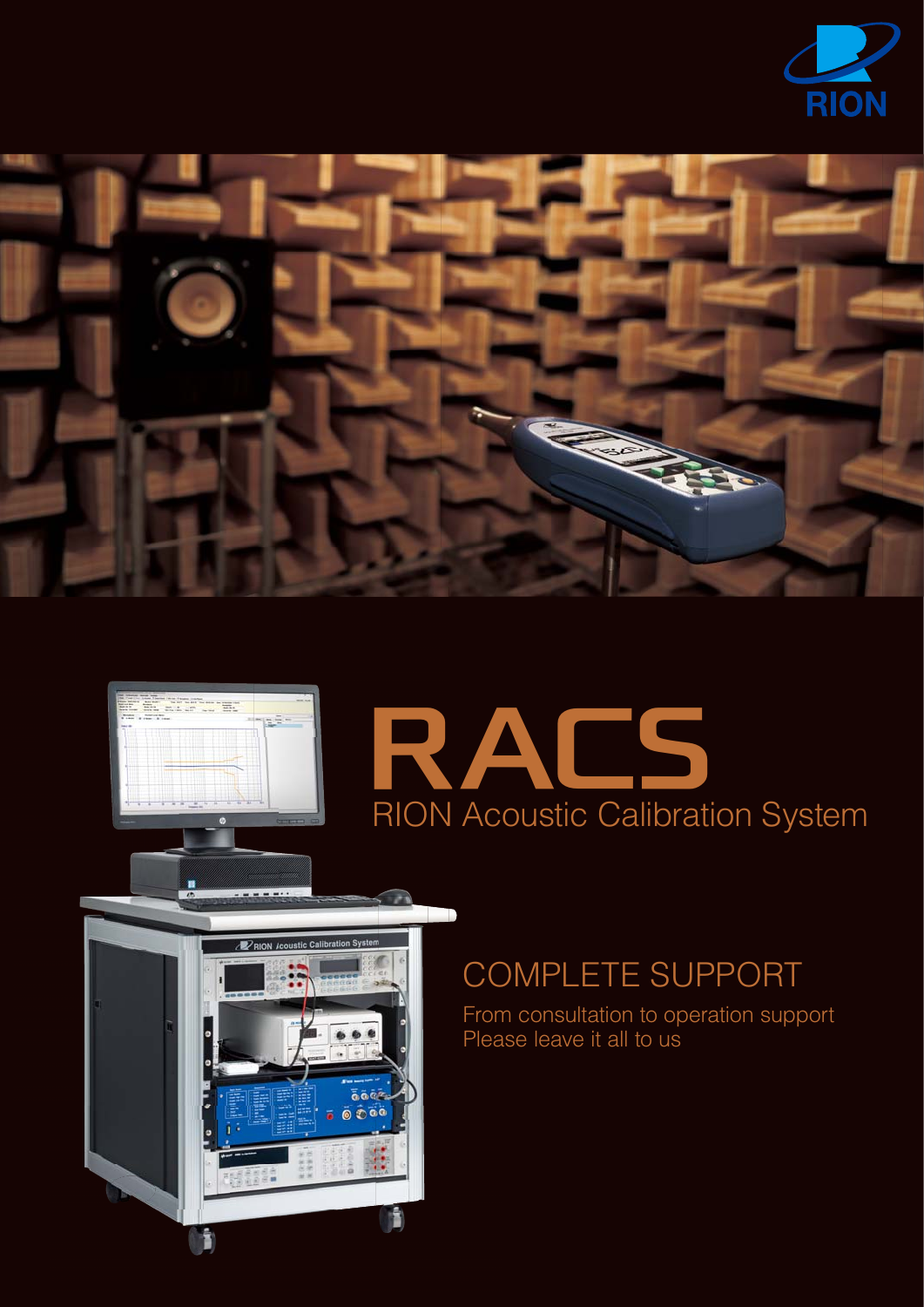# RION Acoustic Calibration System RAC5

**Through RACS, RION provides a complete calibration solution for sound level meter, personal sound exposure meter, microphone and sound calibrator which complies to the ISO/IEC 17025:2017.**

**Target instruments : Sound level meter, Personal sound exposure meter, Microphone, Sound Calibrator**

### **Applications**

- Acoustical calibration of sound level meters and periodic tests (IEC 61672-3) using comparison coupler (IEC 61094-5) or anechoic chamber (IEC 61094-8\*<sup>1</sup> )
- Acoustical calibration of personal sound exposure meters and periodic tests<sup>\*2</sup> (IEC 61252) using comparison coupler (IEC 61094-5) or anechoic chamber (IEC 61094-8\*<sup>1</sup> )
- Electrical calibration of sound level meters and periodic tests (IEC 61672-3) using dummy microphone
- Electrical calibration of personal sound exposure meters and periodic tests (IEC 61252) using dummy microphone<sup>\*2</sup>
- ●Calibration of measurement microphones\*<sup>3</sup> using comparison coupler (IEC 61094-5) or anechoic chamber (IEC 61094-8\*1)
- Calibration of sound calibrators and periodic tests (IEC 60942)

| <b>Acoustical test method</b>                                        | <b>Sound level meter</b> | <b>Personal sound</b><br>exposure meter | <b>Microphone</b> | <b>Sound calibrator</b> |
|----------------------------------------------------------------------|--------------------------|-----------------------------------------|-------------------|-------------------------|
| Free-field comparison method using<br>anechoic chamber (IEC 61094-8) |                          |                                         |                   |                         |
| Pressure comparison method using<br>comparison coupler (IEC 61094-5) |                          |                                         |                   |                         |
| Microphone method (IEC 60942)                                        |                          |                                         |                   |                         |

### **Features**

### **Flexibility**

 Supports both comparison coupler method and anechoic chamber method **Simplicity**

 Automatic test for RION sound level meters/semi-automatic test for other brand sound level meters and personal sound exposure meters

### **Immediate results**

Automatic test requires only 45 min for RION sound level meters.

- Supports sound level meters, measurement microphones and personal sound exposure meters.
- Supports sound calibrators.
- Calibration of measurement microphones open-circuit sensitivity
- Consists of independent function modules and there is no black box. The combination can be properly selected depending on measurement requirement. User can estimate the uncertainty of measurement for each modules.
- Required test parameters for calibration on RION products are pre-installed.
- Data export, automatic creation of calibration certificate and printing
- \*1 Excluding anechoic chamber performance \*2 Option \*3 IEC 61094-4 standardized and non-standard



Calibration of Sound calibrato

Ë

**D** DION Acoust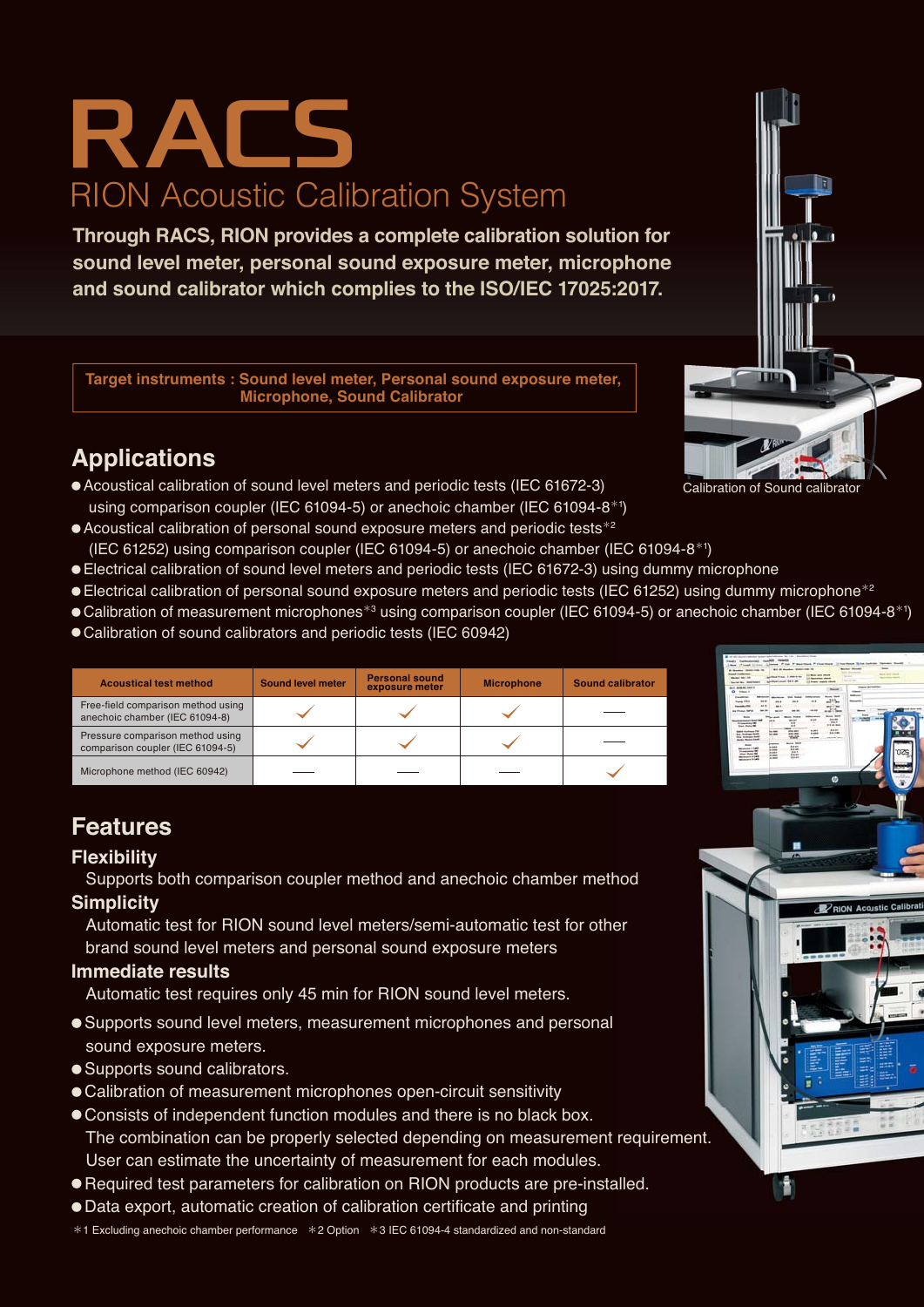## **Complete support offered by RION**

**Consultation Provide for optimum free-field of sound Training Operation support**

RION is not only an equipment provider but also a strong partner for clients who wish to implement acoustic calibration service.

RION supports from consultation to operation support.

### **Consultation**

- Proposing optimum calibration system fully conforming to IEC standards ● Proposing efficient calibration method
- for each laboratory





**Provide for optimum free-field of sound** ● Designing /Installing new anechoic chamber in accordance with the IEC 61094-8 ● Proposing plans for improvement of existing facility





**Training Traini**  $\bullet$  Installation of <code>RACS</code>

- Operation training
- Technical lecture with detailed test procedures Technic
- related to the IEC standards Providing completed documents (Operation Manual, test procedure and technical information) Manual related<br>Provid

#### **Operation support**

- Establishing operation flow for ISO/IEC 17025 accreditation
- Uncertainty evaluation support ● Technical support
- by IEC standard expert